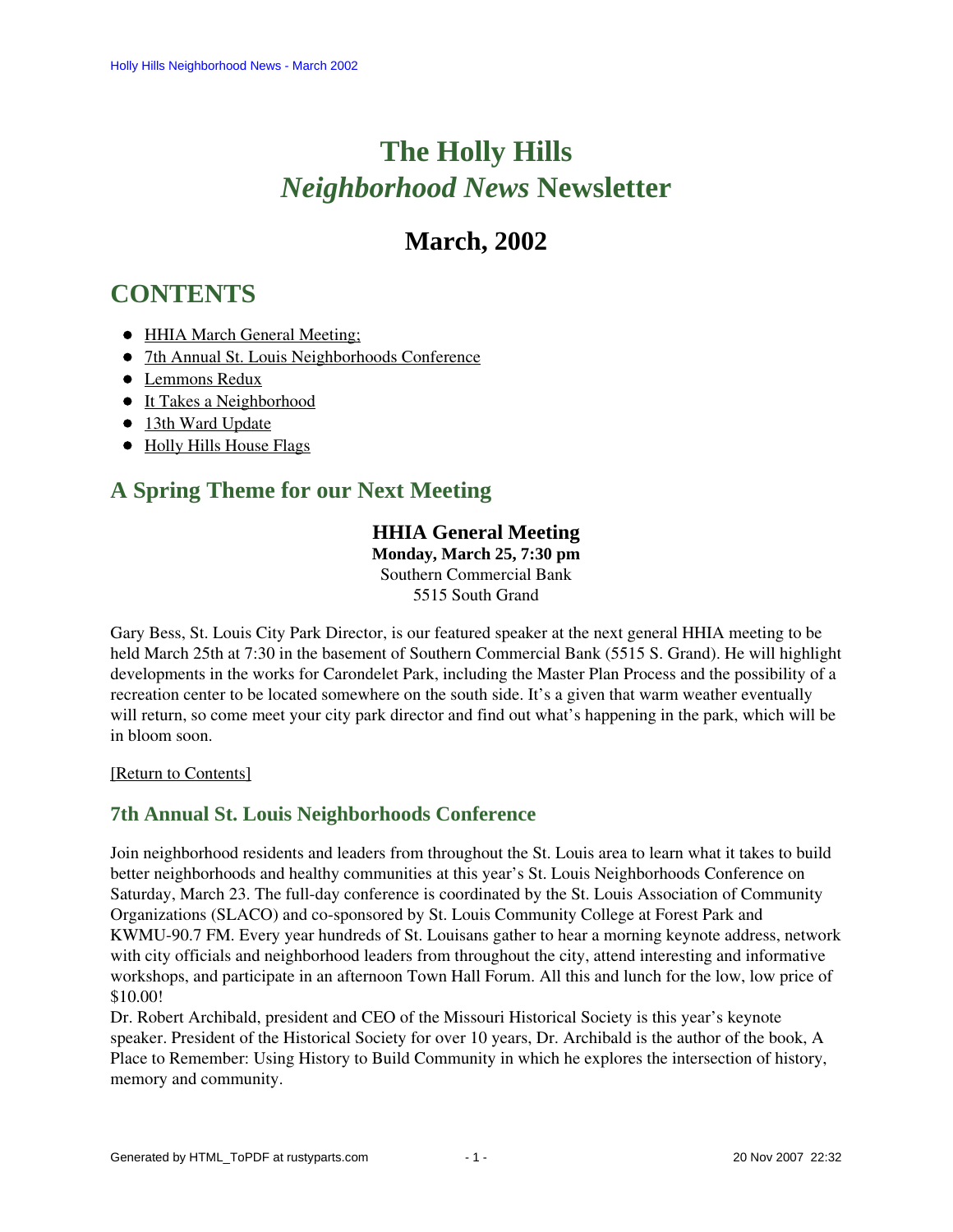Conference attendees can choose from 21 different workshops focusing on the following topics: housing, economic development, crime prevention and reduction, environmental issues, technology tools, youth & school issues and organizational effectiveness. Attend a Q&A session with Police Chief Joe Mokwa, learn about lead poisoning prevention & remediation resources, or check out the improvements & updates to the City's website. This is just a sampling of the workshops available at this year's Neighborhoods Conference.

Be sure to stick around for the Town Hall forum at the end of the day! Greg Freeman, Post-Dispatch columnist and host of KWMU's "St. Louis on the Air," will be moderating a panel discussion on Home Rule for the City of St. Louis. Since this important issue is coming up on the November ballot, this forum will be a great opportunity to get your questions answered and learn what experts from inside and outside of city government think about the proposal.

So, join us at the 7th Annual Neighborhoods Conference and become part of the solution! The St. Louis 7th Annual Neighborhoods Conference is Saturday, March 23, 2002 from 9 AM to 4:30 PM at St. Louis Community College at Forest Park (5600 Oakland). The cost is \$10.00, which includes breakfast pastries, a box lunch, and the closing reception. To register for the conference by phone with a credit card, call (314) 644-9175. For more information or to request a conference brochure, contact SLACO at (314) 533-9104, slaco1@aol.com or [http://stlouis.missouri.org/slaco.](http://stlouis.missouri.org/slaco)

#### <span id="page-1-0"></span>[\[Return to Contents\]](#page-0-2)

### **Lemmons Redux**

From the outside, the Lemmons Restaurant at 5800 Gravois may look about the same, but don't let that fool you. On the inside is a delicious new dining option for our neighborhood in the form of Black Thorn at Lemmons. The Black Thorn Pub at 3735 Wyoming near Tower Grove Park has long been a popular southside hangout with a reputation for serving up great pizza. Purchasing the former Lemmons Restaurant turned out to be the perfect opportunity for Black Thorn's owner Dave Difani to expand his popular services at both locations. For now, both menus are dominated by Black Thorn's famous pizza - including thin-crust, pan and deep-dish styles. Difani hopes to expand his menu at some point. (No guarantees, but perhaps someday the ever-popular Lemmons fried chicken may experience a come-back.) Because Lemmons has been a neighborhood landmark for so many years, Black Thorn's owners decided to leave the familiar signage in place. We are delighted that the Lemmons legacy lives on in the form of these caring new owners, and we wish them all the best in their new venture. Drop by their 5800 Gravois location or call ahead to place your order there at 481-4812.

#### <span id="page-1-1"></span>[\[Return to Contents\]](#page-0-2)

### **It Takes a Neighborhood ...**

. . . to build a playground. As we've written in previous issues of our newsletter, Woerner Elementary School is hoping to convert its large asphalt schoolyard into a safe and fun playground for its students to use during the day and neighborhood children to use on the evenings and weekends. A foundation project is currently underway and you can help either by donating items to be used for fundraising prizes and incentives or by making cash donations. If you have items to donate, please call 481-8585 to schedule a pickup. If you'd like to make a tax-deductible cash contribution, make your check payable to St. Louis Public Schools Foundation-Woerner Playground Project. It is also possible to make a tribute donation in memory of someone or in honor of a special occasion. Checks can be mailed to Woerner Playground